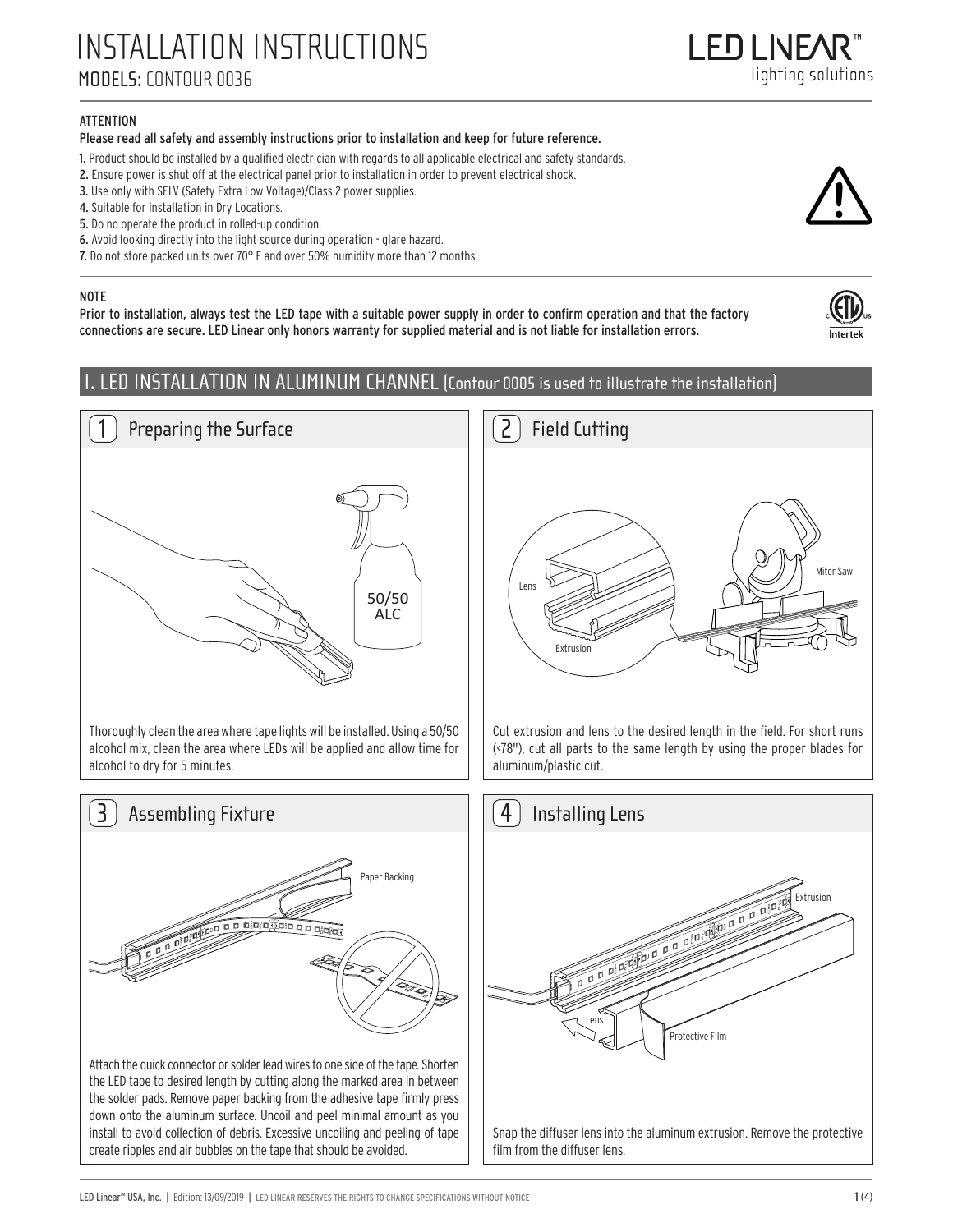

## **ATTENTION**

Please read all safety and assembly instructions prior to installation and keep for future reference.



# II. INSTALLATION ON 1/2" DRYWALL (NOTE: Profile is not suitable for mitering corners. Straight installations only.)

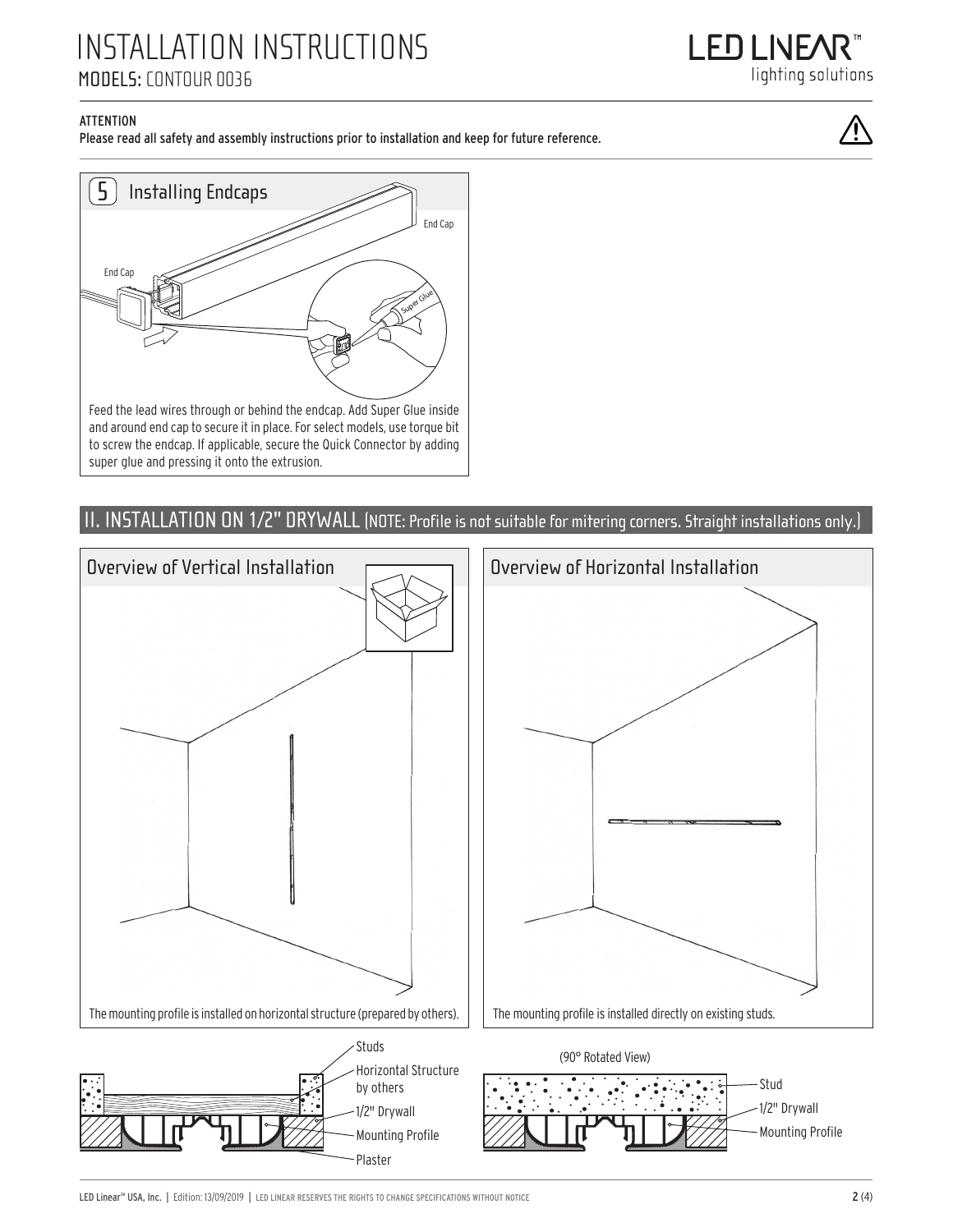I FNI NFA lighting solutions

## **ATTENTION**

Please read all safety and assembly instructions prior to installation and keep for future reference.